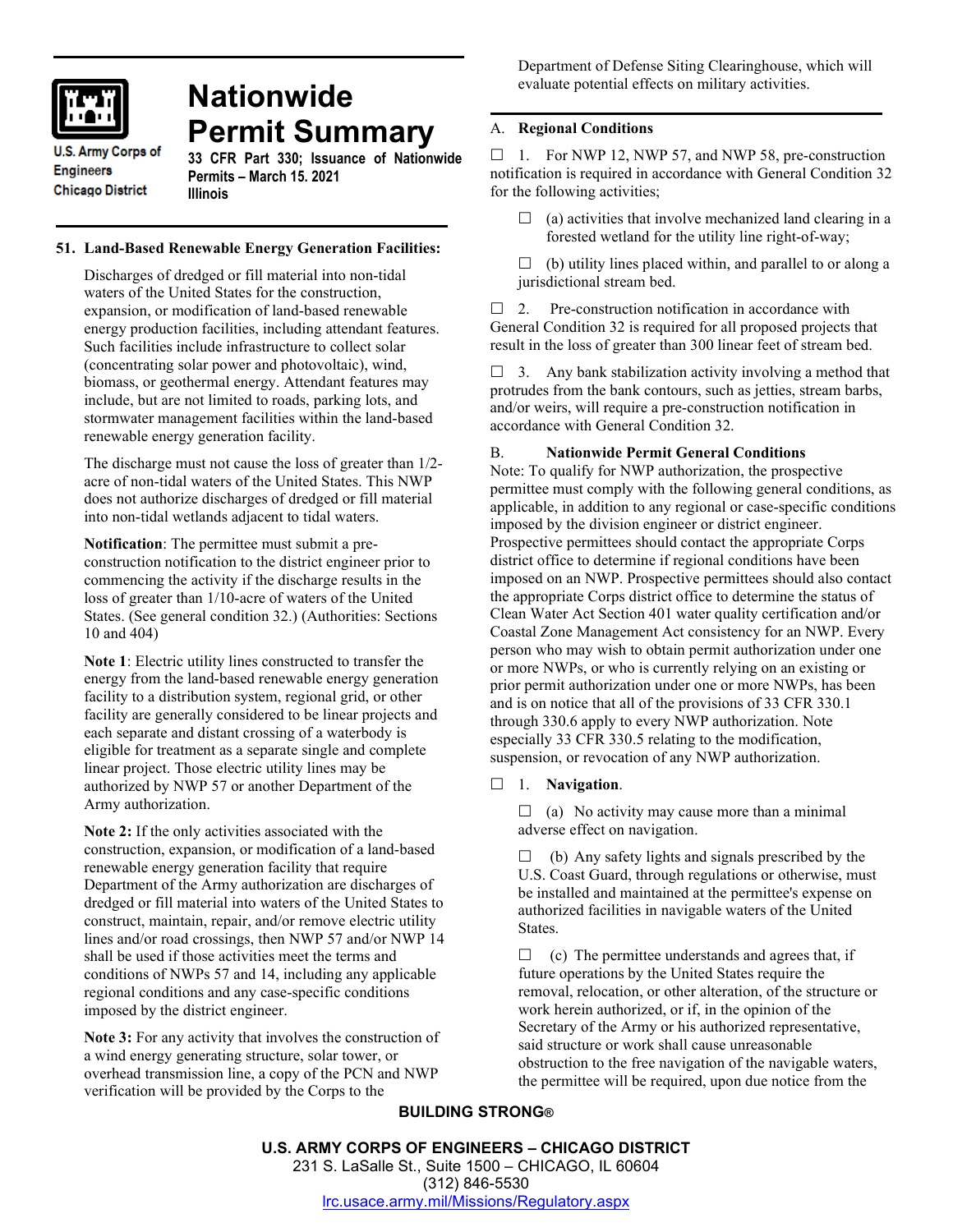Corps of Engineers, to remove, relocate, or alter the structural work or obstructions caused thereby, without expense to the United States. No claim shall be made against the United States on account of any such removal or alteration.

□ 2. **Aquatic Life Movements.** No activity may substantially disrupt the necessary life cycle movements of those species of aquatic life indigenous to the waterbody, including those species that normally migrate through the area, unless the activity's primary purpose is to impound water. All permanent and temporary crossings of waterbodies shall be suitably culverted, bridged, or otherwise designed and constructed to maintain low flows to sustain the movement of those aquatic species. If a bottomless culvert cannot be used, then the crossing should be designed and constructed to minimize adverse effects to aquatic life movements.

 3. **Spawning Areas**. Activities in spawning areas during spawning seasons must be avoided to the maximum extent practicable. Activities that result in the physical destruction (e.g., through excavation, fill, or downstream smothering by substantial turbidity) of an important spawning area are not authorized.

 4. **Migratory Bird Breeding Areas.** Activities in waters of the United States that serve as breeding areas for migratory birds must be avoided to the maximum extent practicable.

 5. **Shellfish Beds**. No activity may occur in areas of concentrated shellfish populations, unless the activity is directly related to a shellfish harvesting activity authorized by NWPs 4 and 48, or is a shellfish seeding or habitat restoration activity authorized by NWP 27.

 6. **Suitable Material**. No activity may use unsuitable material (e.g., trash, debris, car bodies, asphalt, etc.). Material used for construction or discharged must be free from toxic pollutants in toxic amounts (see section 307 of the Clean Water Act).

 7. **Water Supply Intakes**. No activity may occur in the proximity of a public water supply intake, except where the activity is for the repair or improvement of public water supply intake structures or adjacent bank stabilization.

 8. **Adverse Effects from Impoundments**. If the activity creates an impoundment of water, adverse effects to the aquatic system due to accelerating the passage of water, and/or restricting its flow must be minimized to the maximum extent practicable.

 9. **Management of Water Flows**. To the maximum extent practicable, the pre-construction course, condition, capacity, and location of open waters must be maintained for each activity, including stream channelization, storm water management activities, and temporary and permanent road crossings, except as provided below. The activity must be constructed to withstand expected high flows. The activity must not restrict or impede the passage of normal or high flows, unless the primary purpose of the activity is to impound water or manage high flows. The activity may alter the pre-construction course, condition, capacity, and location of open waters if it benefits the aquatic environment (e.g., stream restoration or relocation activities).

 10. **Fills Within 100-Year Floodplains**. The activity must comply with applicable FEMA-approved state or local floodplain management requirements.

 11. **Equipment**. Heavy equipment working in wetlands or mudflats must be placed on mats, or other measures must be taken to minimize soil disturbance.

 12. **Soil Erosion and Sediment Controls**. Appropriate soil erosion and sediment controls must be used and maintained in effective operating condition during construction, and all exposed soil and other fills, as well as any work below the ordinary high water mark or high tide line, must be permanently stabilized at the earliest practicable date. Permittees are encouraged to perform work within waters of the United States during periods of low-flow or no-flow, or during low tides.

 13. **Removal of Temporary Fills**. Temporary structures must be removed, to the maximum extent practicable, after their use has been discontinued. Temporary fills must be removed in their entirety and the affected areas returned to pre-construction elevations. The affected areas must be revegetated, as appropriate.

 14. **Proper Maintenance**. Any authorized structure or fill shall be properly maintained, including maintenance to ensure public safety and compliance with applicable NWP general conditions, as well as any activity-specific conditions added by the district engineer to an NWP authorization.

 15. **Single and Complete Project**. The activity must be a single and complete project. The same NWP cannot be used more than once for the same single and complete project.

## 16. **Wild and Scenic Rivers**.

 $\Box$  (a) No NWP activity may occur in a component of the National Wild and Scenic River System, or in a river officially designated by Congress as a "study river" for possible inclusion in the system while the river is in an official study status, unless the appropriate Federal agency with direct management responsibility for such river, has determined in writing that the proposed activity will not adversely affect the Wild and Scenic River designation or study status.

 $\Box$  (b) If a proposed NWP activity will occur in a component of the National Wild and Scenic River System, or in a river officially designated by Congress as a "study river" for possible inclusion in the system while the river is in an official study status, the permittee must submit a preconstruction notification (see general condition 32). The district engineer will coordinate the PCN with the Federal agency with direct management responsibility for that river. Permittees shall not begin the NWP activity until notified by the district engineer that the Federal agency with direct management responsibility for that river has determined in writing that the proposed NWP activity will not adversely affect the Wild and Scenic River designation or study status.

 $\Box$  (c) Information on Wild and Scenic Rivers may be obtained from the appropriate Federal land management agency responsible for the designated Wild and Scenic River or study river (e.g., National Park Service, U.S. Forest Service, Bureau of Land Management, U.S. Fish and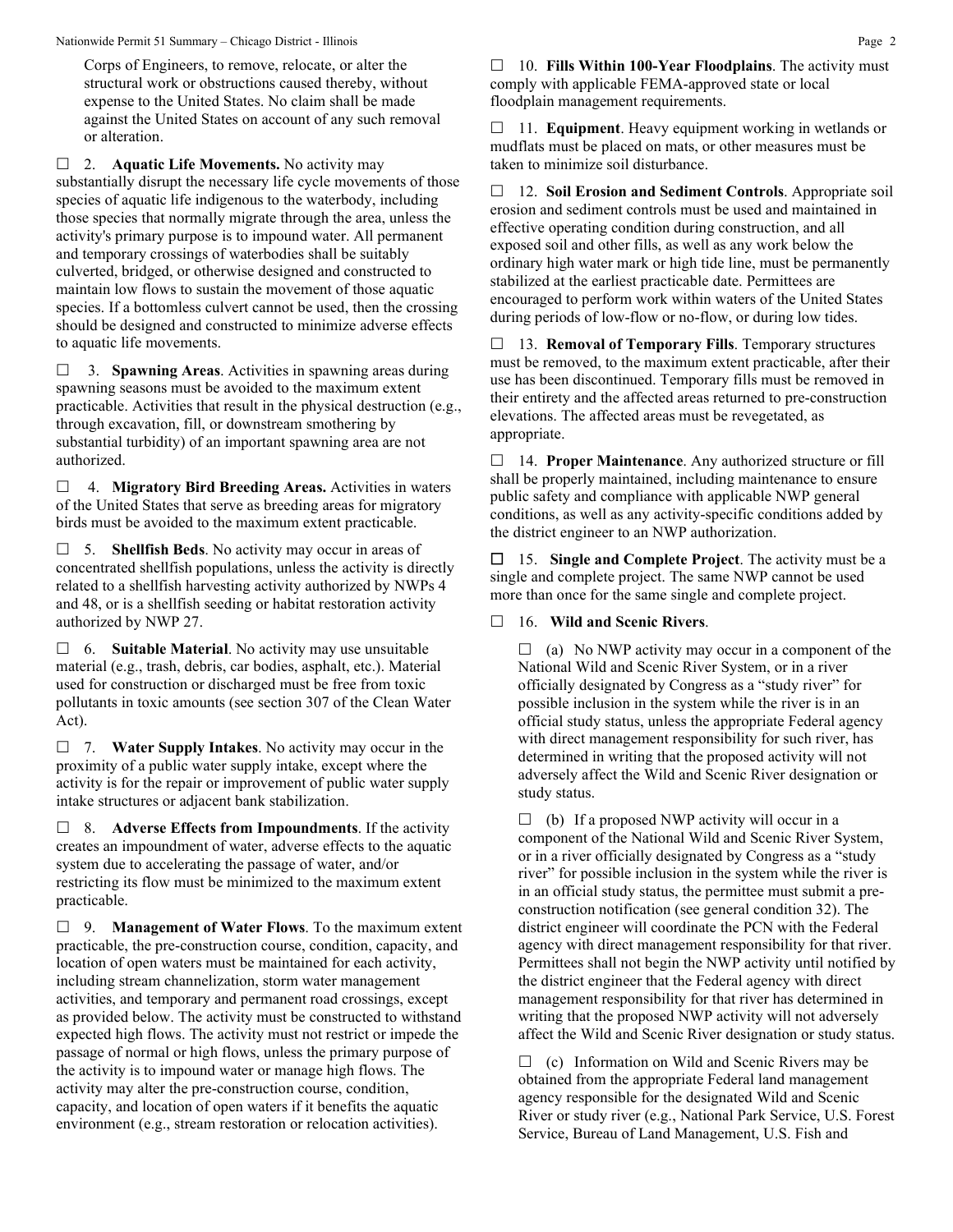Wildlife Service). Information on these rivers is also available at: http://www.rivers.gov/.

 17. **Tribal Rights**. No activity or its operation may impair reserved tribal rights, including, but not limited to, reserved water rights and treaty fishing and hunting rights.

### 18. **Endangered Species**.

 $\Box$  (a) No activity is authorized under any NWP which is likely to directly or indirectly jeopardize the continued existence of a threatened or endangered species or a species proposed for such designation, as identified under the Federal Endangered Species Act (ESA), or which will directly or indirectly destroy or adversely modify the critical habitat of such species. No activity is authorized under any NWP which "may affect" a listed species or critical habitat, unless ESA section 7 consultation addressing the consequences of the proposed activity on listed species or critical habitat has been completed. See 50 CFR 402.02 for the definition of "effects of the action" for the purposes of ESA section 7 consultation, as well as 50 CFR 402.17, which provides further explanation under ESA section 7 regarding "activities that are reasonably certain to occur" and "consequences caused by the proposed action."

 $\Box$  (b) Federal agencies should follow their own procedures for complying with the requirements of the ESA (see 33 CFR 330.4 $(f)(1)$ ). If pre-construction notification is required for the proposed activity, the Federal permittee must provide the district engineer with the appropriate documentation to demonstrate compliance with those requirements. The district engineer will verify that the appropriate documentation has been submitted. If the appropriate documentation has not been submitted, additional ESA section 7 consultation may be necessary for the activity and the respective federal agency would be responsible for fulfilling its obligation under section 7 of the ESA.

 $\Box$  (c) Non-federal permittees must submit a preconstruction notification to the district engineer if any listed species (or species proposed for listing) or designated critical habitat (or critical habitat proposed such designation) might be affected or is in the vicinity of the activity, or if the activity is located in designated critical habitat or critical habitat proposed for such designation, and shall not begin work on the activity until notified by the district engineer that the requirements of the ESA have been satisfied and that the activity is authorized. For activities that might affect Federally-listed endangered or threatened species (or species proposed for listing) or designated critical habitat (or critical habitat proposed for such designation), the pre-construction notification must include the name(s) of the endangered or threatened species (or species proposed for listing) that might be affected by the proposed activity or that utilize the designated critical habitat (or critical habitat proposed for such designation) that might be affected by the proposed activity. The district engineer will determine whether the proposed activity "may affect" or will have "no effect" to listed species and designated critical habitat and will notify the non-Federal applicant of the Corps' determination within 45 days of receipt of a complete preconstruction notification. For activities where the non-Federal applicant has identified listed species (or species proposed for listing) or designated critical habitat (or critical habitat proposed for such designation) that might be affected or is in the vicinity of the activity, and has so notified the Corps, the applicant shall not begin work until the Corps has provided notification that the proposed activity will have "no effect" on listed species (or species proposed for listing or designated critical habitat (or critical habitat proposed for such designation), or until ESA section 7 consultation or conference has been completed. If the non-Federal applicant has not heard back from the Corps within 45 days, the applicant must still wait for notification from the Corps.

 $\Box$  (d) As a result of formal or informal consultation with the FWS or NMFS the district engineer may add species-specific permit conditions to the NWPs.

 $\Box$  (e) Authorization of an activity by an NWP does not authorize the "take" of a threatened or endangered species as defined under the ESA. In the absence of separate authorization (e.g., an ESA Section 10 Permit, a Biological Opinion with "incidental take" provisions, etc.) from the FWS or the NMFS, the Endangered Species Act prohibits any person subject to the jurisdiction of the United States to take a listed species, where "take" means to harass, harm, pursue, hunt, shoot, wound, kill, trap, capture, or collect, or to attempt to engage in any such conduct. The word "harm" in the definition of "take" means an act which actually kills or injures wildlife. Such an act may include significant habitat modification or degradation where it actually kills or injures wildlife by significantly impairing essential behavioral patterns, including breeding, feeding or sheltering.

 $\Box$  (f) If the non-federal permittee has a valid ESA section  $10(a)(1)(B)$  incidental take permit with an approved Habitat Conservation Plan for a project or a group of projects that includes the proposed NWP activity, the non-federal applicant should provide a copy of that ESA section  $10(a)(1)(B)$  permit with the PCN required by paragraph (c) of this general condition. The district engineer will coordinate with the agency that issued the ESA section  $10(a)(1)(B)$  permit to determine whether the proposed NWP activity and the associated incidental take were considered in the internal ESA section 7 consultation conducted for the ESA section  $10(a)(1)(B)$  permit. If that coordination results in concurrence from the agency that the proposed NWP activity and the associated incidental take were considered in the internal ESA section 7 consultation for the ESA section  $10(a)(1)(B)$  permit, the district engineer does not need to conduct a separate ESA section 7 consultation for the proposed NWP activity. The district engineer will notify the non-federal applicant within 45 days of receipt of a complete pre-construction notification whether the ESA section  $10(a)(1)(B)$  permit covers the proposed NWP activity or whether additional ESA section 7 consultation is required.

 $\Box$  (g) Information on the location of threatened and endangered species and their critical habitat can be obtained directly from the offices of the FWS and NMFS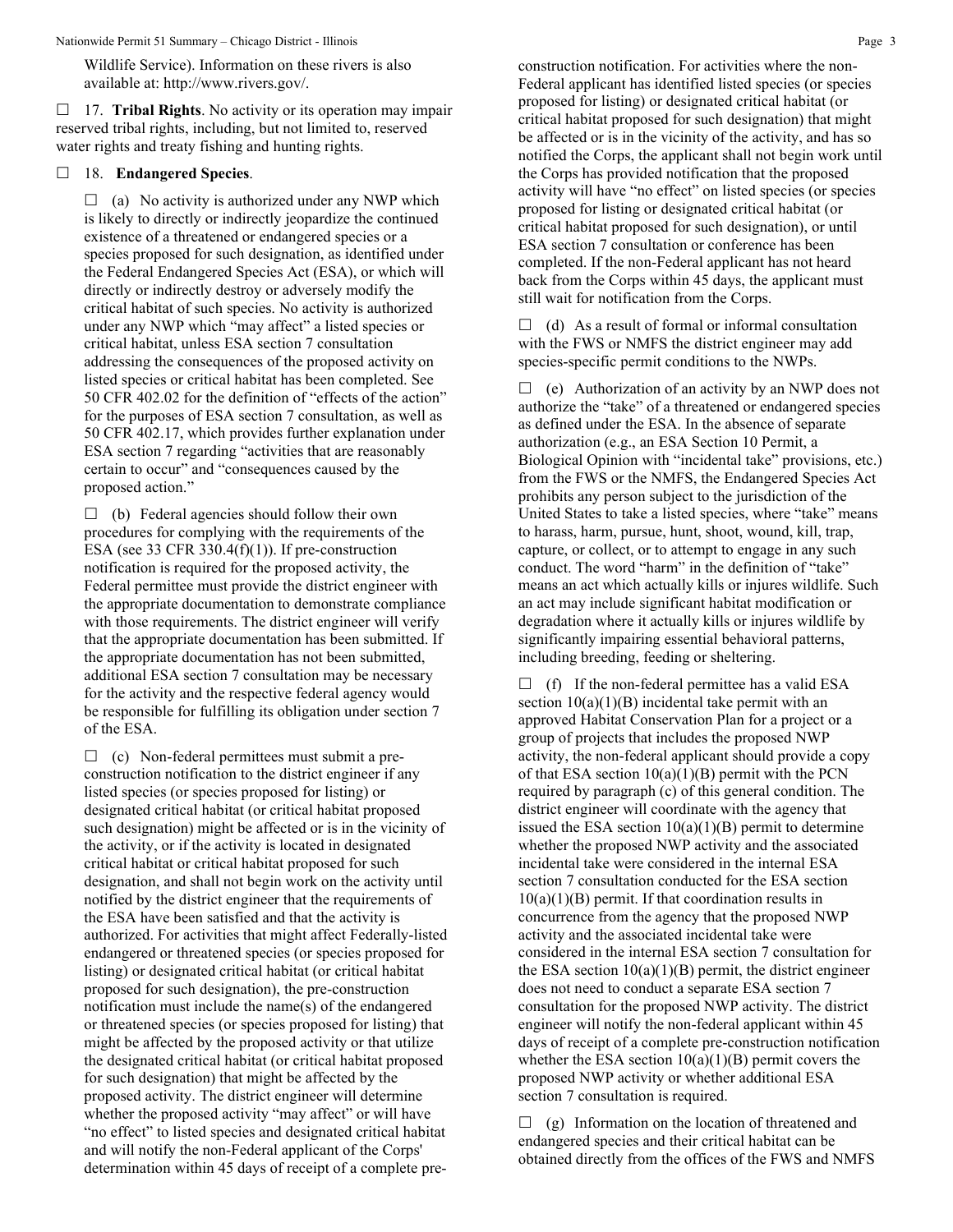or their world wide web pages at http://www.fws.gov/ or http://www.fws.gov/ipac and http://www.nmfs.noaa.gov/pr/species/esa/ respectively.

 19. **Migratory Birds and Bald and Golden Eagles**. The permittee is responsible for ensuring that an action authorized by NWP complies with the Migratory Bird Treaty Act and the Bald and Golden Eagle Protection Act. The permittee is responsible for contacting the appropriate local office of the U.S. Fish and Wildlife Service to determine what measures, if any, are necessary or appropriate to reduce adverse effects to migratory birds or eagles, including whether "incidental take" permits are necessary and available under the Migratory Bird Treaty Act or Bald and Golden Eagle Protection Act for a particular activity.

20. **Historic Properties**.

 $\Box$  (a) No activity is authorized under any NWP which may have the potential to cause effects to properties listed, or eligible for listing, in the National Register of Historic Places until the requirements of Section 106 of the National Historic Preservation Act (NHPA) have been satisfied.

 $\Box$  (b) Federal permittees should follow their own procedures for complying with the requirements of section 106 of the National Historic Preservation Act (see 33 CFR 330.4 $(g)(1)$ ). If pre-construction notification is required for the proposed NWP activity, the Federal permittee must provide the district engineer with the appropriate documentation to demonstrate compliance with those requirements. The district engineer will verify that the appropriate documentation has been submitted. If the appropriate documentation is not submitted, then additional consultation under section 106 may be necessary. The respective federal agency is responsible for fulfilling its obligation to comply with section 106.

 $\Box$  (c) Non-federal permittees must submit a preconstruction notification to the district engineer if the NWP activity might have the potential to cause effects to any historic properties listed on, determined to be eligible for listing on, or potentially eligible for listing on the National Register of Historic Places, including previously unidentified properties. For such activities, the preconstruction notification must state which historic properties might have the potential to be affected by the proposed NWP activity or include a vicinity map indicating the location of the historic properties or the potential for the presence of historic properties. Assistance regarding information on the location of, or potential for, the presence of historic properties can be sought from the State Historic Preservation Officer, Tribal Historic Preservation Officer, or designated tribal representative, as appropriate, and the National Register of Historic Places (see 33 CFR 330.4(g)). When reviewing pre-construction notifications, district engineers will comply with the current procedures for addressing the requirements of section 106 of the National Historic Preservation Act. The district engineer shall make a reasonable and good faith effort to carry out appropriate identification efforts commensurate with potential impacts, which may include background research, consultation, oral history interviews, sample field investigation, and/or field survey. Based on the

information submitted in the PCN and these identification efforts, the district engineer shall determine whether the proposed NWP activity has the potential to cause effects on the historic properties. Section 106 consultation is not required when the district engineer determines that the activity does not have the potential to cause effects on historic properties (see 36 CFR 800.3(a)). Section 106 consultation is required when the district engineer determines that the activity has the potential to cause effects on historic properties. The district engineer will conduct consultation with consulting parties identified under 36 CFR 800.2(c) when he or she makes any of the following effect determinations for the purposes of section 106 of the NHPA: No historic properties affected, no adverse effect, or adverse effect.

 $\Box$  (d) Where the non-Federal applicant has identified historic properties on which the proposed NWP activity might have the potential to cause effects and has so notified the Corps, the non-Federal applicant shall not begin the activity until notified by the district engineer either that the activity has no potential to cause effects to historic properties or that NHPA section 106 consultation has been completed. For non-federal permittees, the district engineer will notify the prospective permittee within 45 days of receipt of a complete pre-construction notification whether NHPA section 106 consultation is required. If NHPA section 106 consultation is required, the district engineer will notify the non-Federal applicant that he or she cannot begin the activity until section 106 consultation is completed. If the non-Federal applicant has not heard back from the Corps within 45 days, the applicant must still wait for notification from the Corps.

 $\Box$  (e) Prospective permittees should be aware that section 110k of the NHPA (54 U.S.C. 306113) prevents the Corps from granting a permit or other assistance to an applicant who, with intent to avoid the requirements of section 106 of the NHPA, has intentionally significantly adversely affected a historic property to which the permit would relate, or having legal power to prevent it, allowed such significant adverse effect to occur, unless the Corps, after consultation with the Advisory Council on Historic Preservation (ACHP), determines that circumstances justify granting such assistance despite the adverse effect created or permitted by the applicant. If circumstances justify granting the assistance, the Corps is required to notify the ACHP and provide documentation specifying the circumstances, the degree of damage to the integrity of any historic properties affected, and proposed mitigation. This documentation must include any views obtained from the applicant, SHPO/THPO, appropriate Indian tribes if the undertaking occurs on or affects historic properties on tribal lands or affects properties of interest to those tribes, and other parties known to have a legitimate interest in the impacts to the permitted activity on historic properties.

 21. **Discovery of Previously Unknown Remains and Artifacts**. Permittees that discover any previously unknown historic, cultural or archeological remains and artifacts while accomplishing the activity authorized by NWP, they must immediately notify the district engineer of what they have found, and to the maximum extent practicable, avoid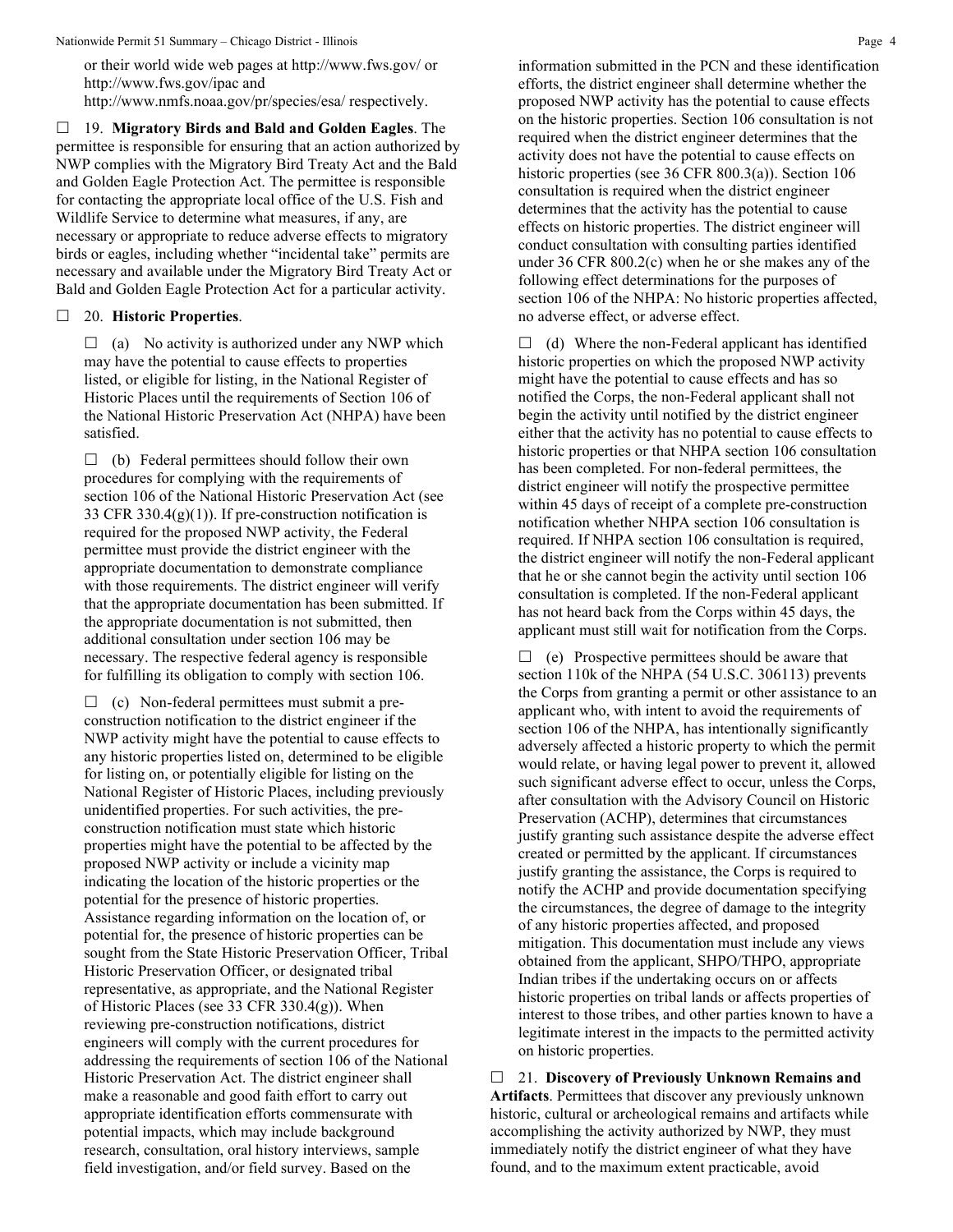construction activities that may affect the remains and artifacts until the required coordination has been completed. The district engineer will initiate the Federal, Tribal, and state coordination required to determine if the items or remains warrant a recovery effort or if the site is eligible for listing in the National Register of Historic Places.

 **22. Designated Critical Resource Waters**. Critical resource waters include, NOAA-managed marine sanctuaries and marine monuments, and National Estuarine Research Reserves. The district engineer may designate, after notice and opportunity for public comment, additional waters officially designated by a state as having particular environmental or ecological significance, such as outstanding national resource waters or state natural heritage sites. The district engineer may also designate additional critical resource waters after notice and opportunity for public comment.

 $\Box$  (a) Discharges of dredged or fill material into waters of the United States are not authorized by NWPs 7, 12, 14, 16, 17, 21, 29, 31, 35, 39, 40, 42, 43, 44, 49, 50, 51, 52, 57, and 58 for any activity within, or directly affecting, critical resource waters, including wetlands adjacent to such waters.

 $\Box$  (b) For NWPs 3, 8, 10, 13, 15, 18, 19, 22, 23, 25, 27, 28, 30, 33, 34, 36, 37, 38, and 54, notification is required in accordance with general condition 32, for any activity proposed by permittees in the designated critical resource waters including wetlands adjacent to those waters. The district engineer may authorize activities under these NWPs only after she or he determines that the impacts to the critical resource waters will be no more than minimal.

 **23. Mitigation**. The district engineer will consider the following factors when determining appropriate and practicable mitigation necessary to ensure that the individual and cumulative adverse environmental effects are no more than minimal:

 $\Box$  (a) The activity must be designed and constructed to avoid and minimize adverse effects, both temporary and permanent, to waters of the United States to the maximum extent practicable at the project site (i.e., on site).

 $\Box$  (b) Mitigation in all its forms (avoiding, minimizing, rectifying, reducing, or compensating for resource losses) will be required to the extent necessary to ensure that the individual and cumulative adverse environmental effects are no more than minimal.

 $\Box$  (c) Compensatory mitigation at a minimum one-forone ratio will be required for all wetland losses that exceed 1/10-acre and require pre-construction notification, unless the district engineer determines in writing that either some other form of mitigation would be more environmentally appropriate or the adverse environmental effects of the proposed activity are no more than minimal, and provides an activity-specific waiver of this requirement. For wetland losses of 1/10 acre or less that require pre-construction notification, the district engineer may determine on a case-by-case basis that compensatory mitigation is required to ensure that the activity results in only minimal adverse environmental effects.

 $\Box$  (d) Compensatory mitigation at a minimum one-forone ratio will be required for all losses of stream bed that exceed 3/100-acre and require pre-construction notification, unless the district engineer determines in writing that either some other form of mitigation would be more environmentally appropriate or the adverse environmental effects of the proposed activity are no more than minimal, and provides an activity-specific waiver of this requirement. This compensatory mitigation requirement may be satisfied through the restoration or enhancement of riparian areas next to streams in accordance with paragraph (e) of this general condition. For losses of stream bed of 3/100-acre or less that require pre-construction notification, the district engineer may determine on a case-by-case basis that compensatory mitigation is required to ensure that the activity results in only minimal adverse environmental effects. Compensatory mitigation for losses of streams should be provided, if practicable, through stream rehabilitation, enhancement, or preservation, since streams are difficultto-replace resources (see  $33 \text{ CFR } 332.3(e)(3)$ ).

 $\Box$  (e) Compensatory mitigation plans for NWP activities in or near streams or other open waters will normally include a requirement for the restoration or enhancement, maintenance, and legal protection (e.g., conservation easements) of riparian areas next to open waters. In some cases, the restoration or maintenance/protection of riparian areas may be the only compensatory mitigation required. If restoring riparian areas involves planting vegetation, only native species should be planted. The width of the required riparian area will address documented water quality or aquatic habitat loss concerns. Normally, the riparian area will be 25 to 50 feet wide on each side of the stream, but the district engineer may require slightly wider riparian areas to address documented water quality or habitat loss concerns. If it is not possible to restore or maintain/protect a riparian area on both sides of a stream, or if the waterbody is a lake or coastal waters, then restoring or maintaining/protecting a riparian area along a single bank or shoreline may be sufficient.

Where both wetlands and open waters exist on the project site, the district engineer will determine the appropriate compensatory mitigation (e.g., riparian areas and/or wetlands compensation) based on what is best for the aquatic environment on a watershed basis. In cases where riparian areas are determined to be the most appropriate form of minimization or compensatory mitigation, the district engineer may waive or reduce the requirement to provide wetland compensatory mitigation for wetland losses.

 $\Box$  (f) Compensatory mitigation projects provided to offset losses of aquatic resources must comply with the applicable provisions of 33 CFR part 332.

 $\Box$  (1) The prospective permittee is responsible for proposing an appropriate compensatory mitigation option if compensatory mitigation is necessary to ensure that the activity results in no more than minimal adverse environmental effects. For the NWPs, the preferred mechanism for providing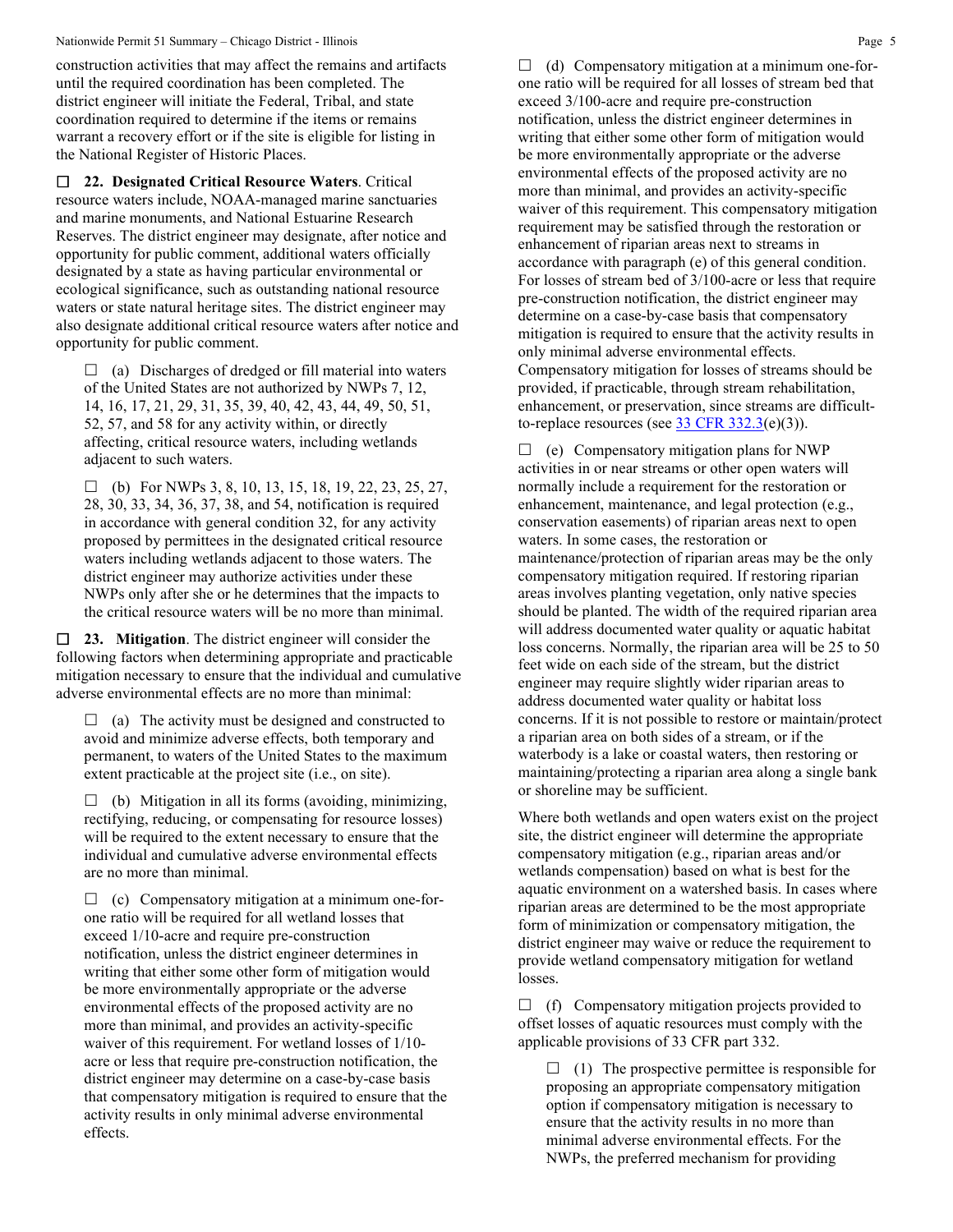compensatory mitigation is mitigation bank credits or in-lieu fee program credits (see 33 CFR 332.3(b)(2) and (3)). However, if an appropriate number and type of mitigation bank or in-lieu credits are not available at the time the PCN is submitted to the district engineer, the district engineer may approve the use of permittee-responsible mitigation.

 $\Box$  (2) The amount of compensatory mitigation required by the district engineer must be sufficient to ensure that the authorized activity results in no more than minimal individual and cumulative adverse environmental effects (see 33 CFR 330.1(e)(3)). (See also 33 CFR 332.3(f).)

 $\Box$  (3) Since the likelihood of success is greater and the impacts to potentially valuable uplands are reduced, aquatic resource restoration should be the first compensatory mitigation option considered for permittee-responsible mitigation.

 $\Box$  (4) If permittee-responsible mitigation is the proposed option, the prospective permittee is responsible for submitting a mitigation plan. A conceptual or detailed mitigation plan may be used by the district engineer to make the decision on the NWP verification request, but a final mitigation plan that addresses the applicable requirements of 33 CFR  $332.4(c)(2)$  through (14) must be approved by the district engineer before the permittee begins work in waters of the United States, unless the district engineer determines that prior approval of the final mitigation plan is not practicable or not necessary to ensure timely completion of the required compensatory mitigation (see 33 CFR 332.3(k)(3)).

 $\Box$  (5) If mitigation bank or in-lieu fee program credits are the proposed option, the mitigation plan needs to address only the baseline conditions at the impact site and the number of credits to be provided (see 33 CFR 332.4(c)(1)(ii)).

 $\Box$  (6) Compensatory mitigation requirements (e.g., resource type and amount to be provided as compensatory mitigation, site protection, ecological performance standards, monitoring requirements) may be addressed through conditions added to the NWP authorization, instead of components of a compensatory mitigation plan (see 33 CFR  $332.4(c)(1)(ii)$ ).

 $\Box$  (g) Compensatory mitigation will not be used to increase the acreage losses allowed by the acreage limits of the NWPs. For example, if an NWP has an acreage limit of 1/2-acre, it cannot be used to authorize any NWP activity resulting in the loss of greater than 1/2-acre of waters of the United States, even if compensatory mitigation is provided that replaces or restores some of the lost waters. However, compensatory mitigation can and should be used, as necessary, to ensure that an NWP activity already meeting the established acreage limits also satisfies the no more than minimal impact requirement for the NWPs.

 $\Box$  (h) Permittees may propose the use of mitigation banks, in-lieu fee programs, or permittee-responsible mitigation. When developing a compensatory mitigation proposal, the permittee must consider appropriate and practicable options consistent with the framework at 33 CFR 332.3(b). For activities resulting in the loss of marine or estuarine resources, permittee-responsible mitigation may be environmentally preferable if there are no mitigation banks or in-lieu fee programs in the area that have marine or estuarine credits available for sale or transfer to the permittee. For permittee-responsible mitigation, the special conditions of the NWP verification must clearly indicate the party or parties responsible for the implementation and performance of the compensatory mitigation project, and, if required, its long-term management.

 $\Box$  (i) Where certain functions and services of waters of the United States are permanently adversely affected by a regulated activity, such as discharges of dredged or fill material into waters of the United States that will convert a forested or scrub-shrub wetland to a herbaceous wetland in a permanently maintained utility line right-of-way, mitigation may be required to reduce the adverse environmental effects of the activity to the no more than minimal level.

 **24. Safety of Impoundment Structures**. To ensure that all impoundment structures are safely designed, the district engineer may require non-Federal applicants to demonstrate that the structures comply with established state dam safety criteria or have been designed by qualified persons. The district engineer may also require documentation that the design has been independently reviewed by similarly qualified persons, and appropriate modifications made to ensure safety.

# **Water Quality**.

 $\Box$  (a) Where the certifying authority (state, authorized tribe, or EPA, as appropriate) has not previously certified compliance of an NWP with CWA section 401, a CWA section 401 water quality certification for the proposed discharge must be obtained or waived (see 33 CFR [330.4\(](https://www.federalregister.gov/select-citation/2021/01/13/33-CFR-330.4)c)). If the permittee cannot comply with all of the conditions of a water quality certification previously issued by certifying authority for the issuance of the NWP, then the permittee must obtain a water quality certification or waiver for the proposed discharge in order for the activity to be authorized by an NWP.

 $\Box$  (b) If the NWP activity requires pre-construction notification and the certifying authority has not previously certified compliance of an NWP with CWA section 401, the proposed discharge is not authorized by an NWP until water quality certification is obtained or waived. If the certifying authority issues a water quality certification for the proposed discharge, the permittee must submit a copy of the certification to the district engineer. The discharge is not authorized by an NWP until the district engineer has notified the permittee that the water quality certification requirement has been satisfied by the issuance of a water quality certification or a waiver.

 $\Box$  (c) The district engineer or certifying authority may require additional water quality management measures to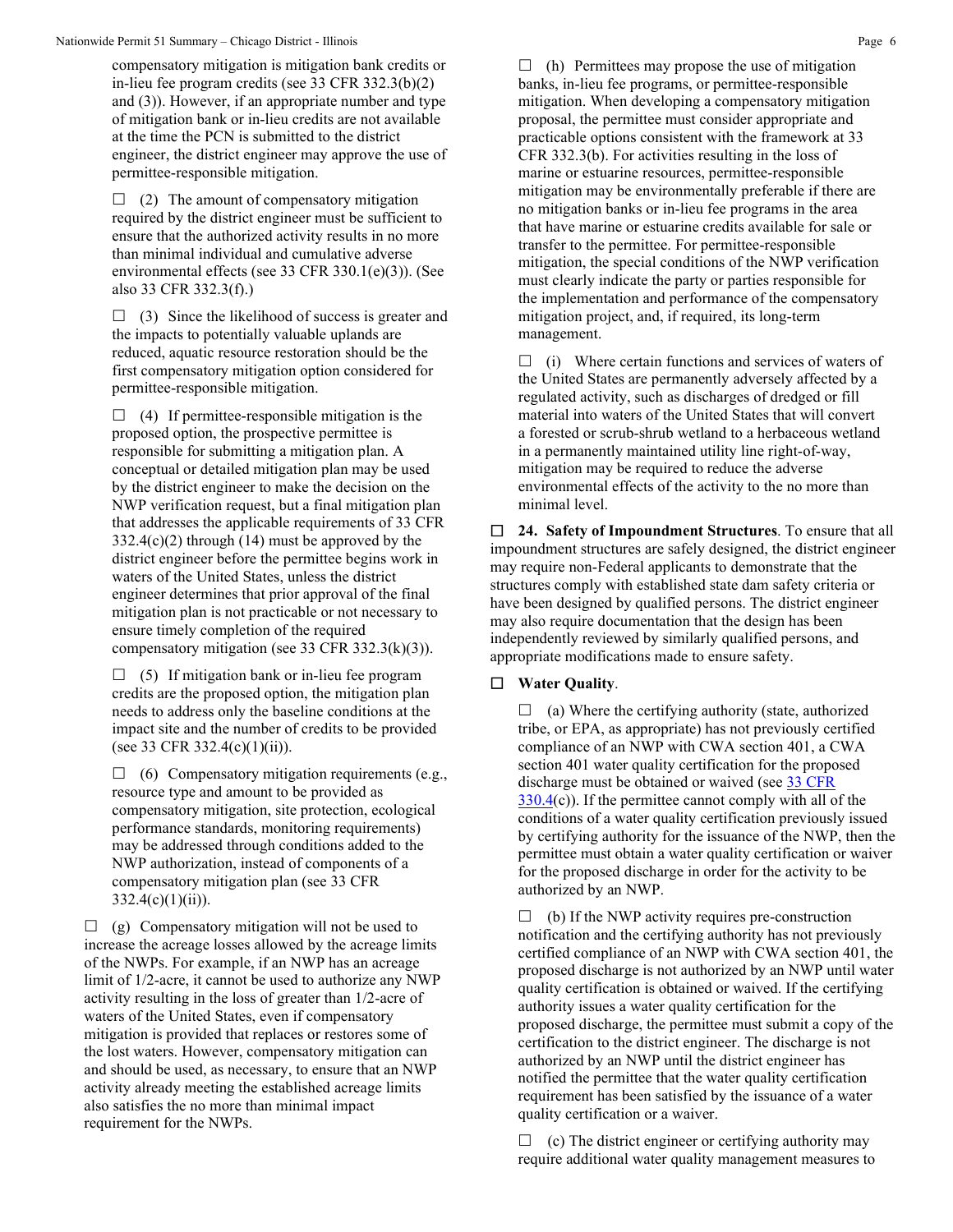ensure that the authorized activity does not result in more than minimal degradation of water quality.

 **26. Coastal Zone Management**. In coastal states where an NWP has not previously received a state coastal zone management consistency concurrence, an individual state coastal zone management consistency concurrence must be obtained, or a presumption of concurrence must occur (see 33 CFR 330.4(d)). If the permittee cannot comply with all of the conditions of a coastal zone management consistency concurrence previously issued by the state, then the permittee must obtain an individual coastal zone management consistency concurrence or presumption of concurrence in order for the activity to be authorized by NWP. The district engineer or a state may require additional measures to ensure that the authorized activity is consistent with state coastal zone management requirements.

 **27. Regional and Case-By-Case Conditions**. The activity must comply with any regional conditions that may have been added by the Division Engineer (see 33 CFR 330.4(e)) and with any case specific conditions added by the Corps or by the state, Indian Tribe, or U.S. EPA in its CWA section 401 Water Quality Certification, or by the state in its Coastal Zone Management Act consistency determination.

 **28. Use of Multiple Nationwide Permits**. The use of more than one NWP for a single and complete project is authorized, subject to the following restrictions:

 (a) If only one of the NWPs used to authorize the single and complete project has a specified acreage limit, the acreage loss of waters of the United States cannot exceed the acreage limit of the NWP with the highest specified acreage limit. For example, if a road crossing over tidal waters is constructed under NWP 14, with associated bank stabilization authorized by NWP 13, the maximum acreage loss of waters of the United States for the total project cannot exceed 1/3-acre.

 $\Box$  (b) If one or more of the NWPs used to authorize the single and complete project has specified acreage limits, the acreage loss of waters of the United States authorized by those NWPs cannot exceed their respective specified acreage limits. For example, if a commercial development is constructed under NWP 39, and the single and complete project includes the filling of an upland ditch authorized by NWP 46, the maximum acreage loss of waters of the United States for the commercial development under NWP 39 cannot exceed 1/2-acre, and the total acreage loss of waters of United States due to the NWP 39 and 46 activities cannot exceed 1 acre.

 **29. Transfer of Nationwide Permit Verifications**. If the permittee sells the property associated with a nationwide permit verification, the permittee may transfer the nationwide permit verification to the new owner by submitting a letter to the appropriate Corps district office to validate the transfer. A copy of the nationwide permit verification must be attached to the letter, and the letter must contain the following statement and signature:

"When the structures or work authorized by this nationwide permit are still in existence at the time the property is transferred, the terms and conditions of this nationwide permit, including any special conditions, will continue to be binding on the new owner(s) of the property. To validate the transfer of this nationwide permit and the associated liabilities associated with compliance with its terms and conditions, have the transferee sign and date below."

(Transferee)

(Date)

 **30. Compliance Certification**. Each permittee who receives an NWP verification letter from the Corps must provide a signed certification documenting completion of the authorized activity and implementation of any required compensatory mitigation. The success of any required permittee-responsible mitigation, including the achievement of ecological performance standards, will be addressed separately by the district engineer. The Corps will provide the permittee the certification document with the NWP verification letter. The certification document will include:

 $\Box$  (a) A statement that the authorized activity was done in accordance with the NWP authorization, including any general, regional, or activity-specific conditions;

 $\Box$  (b) A statement that the implementation of any required compensatory mitigation was completed in accordance with the permit conditions. If credits from a mitigation bank or in-lieu fee program are used to satisfy the compensatory mitigation requirements, the certification must include the documentation required by 33 CFR 332.3(l)(3) to confirm that the permittee secured the appropriate number and resource type of credits; and

 $\Box$  (c) The signature of the permittee certifying the completion of the activity and mitigation.

The completed certification document must be submitted to the district engineer within 30 days of completion of the authorized activity or the implementation of any required compensatory mitigation, whichever occurs later.

 **31. Activities Affecting Structures or Works Built by the United States.** If an NWP activity also requires review by, or permission from, the Corps pursuant to 33 U.S.C. 408 because it will alter or temporarily or permanently occupy or use a U.S. Army Corps of Engineers (USACE) federally authorized Civil Works project (a "USACE project"), the prospective permittee must submit a pre-construction notification. See paragraph (b)(10) of general condition 32. An activity that requires section 408 permission and/or review is not authorized by NWP until the appropriate Corps office issues the section 408 permission or completes its review to alter, occupy, or use the USACE project, and the district engineer issues a written NWP verification.

## **32. Pre-Construction Notification**.

 $\Box$  (a) **Timing**. Where required by the terms of the NWP, the prospective permittee must notify the district engineer by submitting a pre-construction notification (PCN) as early as possible. The district engineer must determine if the PCN is complete within 30 calendar days of the date of receipt and, if the PCN is determined to be incomplete, notify the prospective permittee within that 30 day period to request the additional information necessary to make the PCN complete. The request must specify the information needed to make the PCN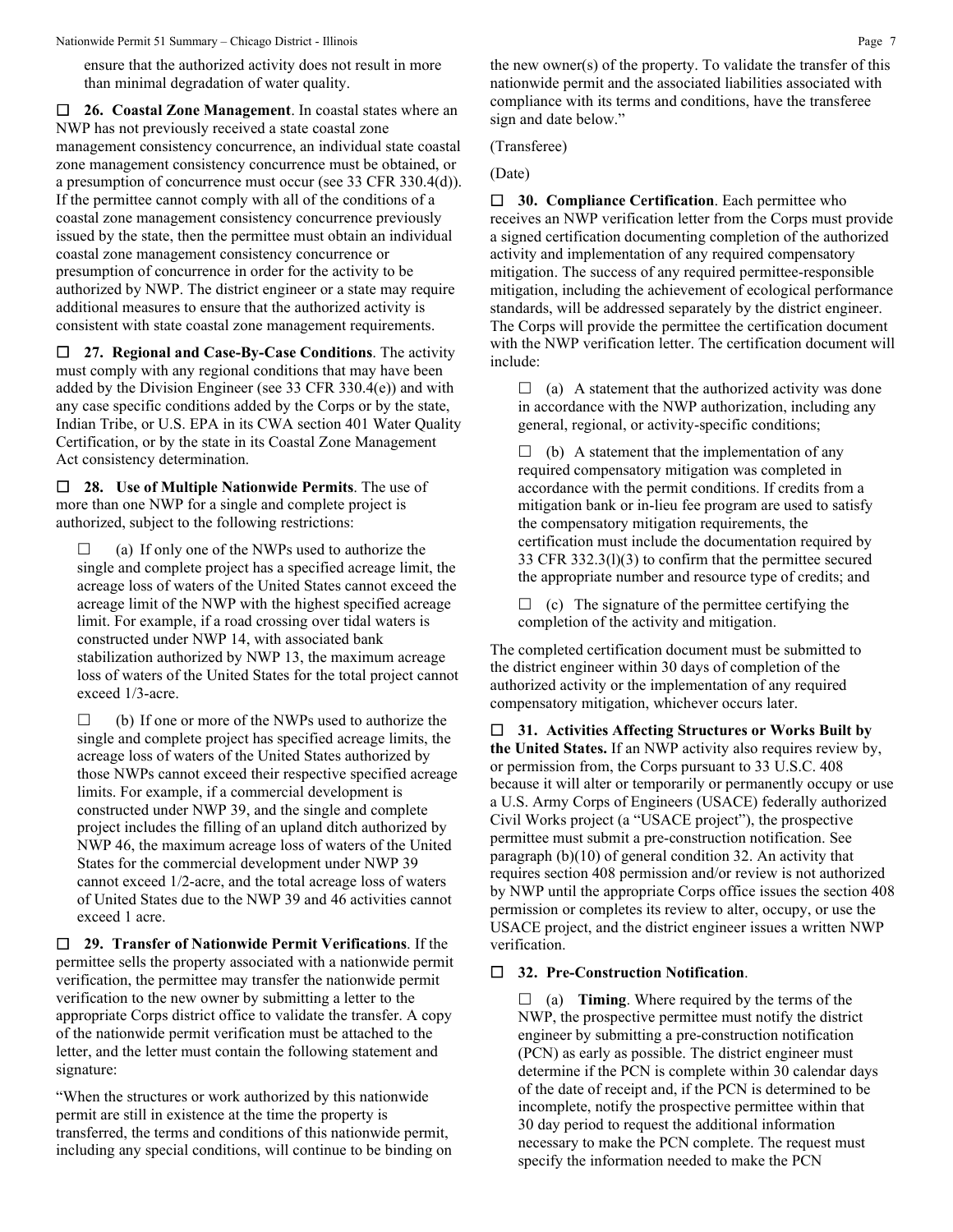complete. As a general rule, district engineers will request additional information necessary to make the PCN complete only once. However, if the prospective permittee does not provide all of the requested information, then the district engineer will notify the prospective permittee that the PCN is still incomplete and the PCN review process will not commence until all of the requested information has been received by the district engineer. The prospective permittee shall not begin the activity until either:

 $\Box$  (1) He or she is notified in writing by the district engineer that the activity may proceed under the NWP with any special conditions imposed by the district or division engineer; or

 $\Box$  (2) 45 calendar days have passed from the district engineer's receipt of the complete PCN and the prospective permittee has not received written notice from the district or division engineer. However, if the permittee was required to notify the Corps pursuant to general condition 18 that listed species or critical habitat might be affected or are in the vicinity of the activity, or to notify the Corps pursuant to general condition 20 that the activity might have the potential to cause effects to historic properties, the permittee cannot begin the activity until receiving written notification from the Corps that there is "no effect" on listed species or "no potential to cause effects" on historic properties, or that any consultation required under Section 7 of the Endangered Species Act (see 33 CFR 330.4(f)) and/or section 106 of the National Historic Preservation Act (see 33 CFR 330.4(g)) has been completed. If the proposed activity requires a written waiver to exceed specified limits of an NWP, the permittee may not begin the activity until the district engineer issues the waiver. If the district or division engineer notifies the permittee in writing that an individual permit is required within 45 calendar days of receipt of a complete PCN, the permittee cannot begin the activity until an individual permit has been obtained. Subsequently, the permittee's right to proceed under the NWP may be modified, suspended, or revoked only in accordance with the procedure set forth in 33 CFR 330.5(d)(2).

 (b) **Contents of Pre-Construction Notification**. The PCN must be in writing and include the following information:

 $\Box$  (1) Name, address and telephone numbers of the prospective permittee;

 $\Box$  (2) Location of the proposed activity;

 $\Box$  (3) Identify the specific NWP or NWP(s) the prospective permittee wants to use to authorize the proposed activity;

 $\Box$  (4) (i) A description of the proposed activity; the activity's purpose; direct and indirect adverse environmental effects the activity would cause, including the anticipated amount of loss of wetlands, other special aquatic sites, and other waters expected

to result from the NWP activity, in acres, linear feet, or other appropriate unit of measure; a description of any proposed mitigation measures intended to reduce the adverse environmental effects caused by the proposed activity; and any other NWP(s), regional general permit(s), or individual permit(s) used or intended to be used to authorize any part of the proposed project or any related activity, including other separate and distant crossings for linear projects that require Department of the Army authorization but do not require pre-construction notification. The description of the proposed activity and any proposed mitigation measures should be sufficiently detailed to allow the district engineer to determine that the adverse environmental effects of the activity will be no more than minimal and to determine the need for compensatory mitigation or other mitigation measures.

 $\Box$  (ii) For linear projects where one or more single and complete crossings require preconstruction notification, the PCN must include the quantity of anticipated losses of wetlands, other special aquatic sites, and other waters for each single and complete crossing of those wetlands, other special aquatic sites, and other waters (including those single and complete crossings authorized by NWP but do not require PCNs). This information will be used by the district engineer to evaluate the cumulative adverse environmental effects of the proposed linear project, and does not change those non-PCN NWP activities into NWP PCNs.

 $\Box$  (iii) Sketches should be provided when necessary to show that the activity complies with the terms of the NWP. (Sketches usually clarify the activity and when provided results in a quicker decision. Sketches should contain sufficient detail to provide an illustrative description of the proposed activity (e.g., a conceptual plan), but do not need to be detailed engineering plans);

 $\Box$  (5) The PCN must include a delineation of wetlands, other special aquatic sites, and other waters, such as lakes and ponds, perennial, and intermittent, on the project site. Wetland delineations must be prepared in accordance with the current method required by the Corps. The permittee may ask the Corps to delineate the special aquatic sites and other waters on the project site, but there may be a delay if the Corps does the delineation, especially if the project site is large or contains many wetlands, other special aquatic sites, and other waters. Furthermore, the 45-day period will not start until the delineation has been submitted to or completed by the Corps, as appropriate;

 $\Box$  (6) If the proposed activity will result in the loss of greater than 1/10-acre of wetlands or 3/100 acre of stream bed and a PCN is required, the prospective permittee must submit a statement describing how the mitigation requirement will be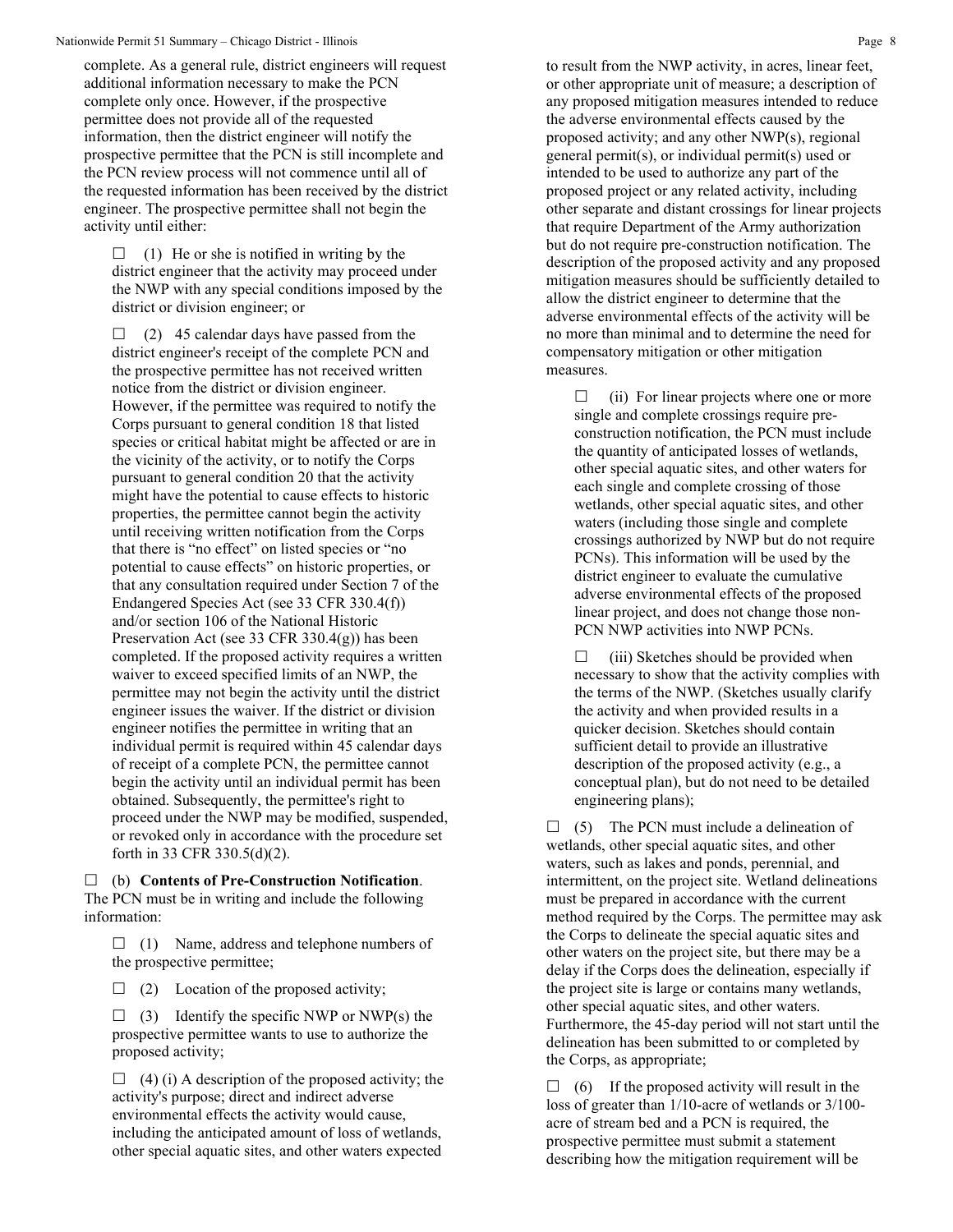satisfied, or explaining why the adverse environmental effects are no more than minimal and why compensatory mitigation should not be required. As an alternative, the prospective permittee may submit a conceptual or detailed mitigation plan.

 $\Box$  (7) For non-federal permittees, if any listed species (or species proposed for listing) or designated critical habitat (or critical habitat proposed for such designation) might be affected or is in the vicinity of the activity, or if the activity is located in designated critical habitat (or critical habitat proposed for such designation), the PCN must include the name(s) of those endangered or threatened species (or species proposed for listing) that might be affected by the proposed activity or utilize the designated critical habitat (or critical habitat proposed for such designation) that might be affected by the proposed activity. For NWP activities that require pre-construction notification, Federal permittees must provide documentation demonstrating compliance with the Endangered Species Act;

 $\Box$  (8) For non-federal permittees, if the NWP activity might have the potential to cause effects to a historic property listed on, determined to be eligible for listing on, or potentially eligible for listing on, the National Register of Historic Places, the PCN must state which historic property might have the potential to be affected by the proposed activity or include a vicinity map indicating the location of the historic property. For NWP activities that require preconstruction notification, Federal permittees must provide documentation demonstrating compliance with section 106 of the National Historic Preservation Act;

 $\Box$  (9) For an activity that will occur in a component of the National Wild and Scenic River System, or in a river officially designated by Congress as a "study river" for possible inclusion in the system while the river is in an official study status, the PCN must identify the Wild and Scenic River or the "study river" (see general condition 16); and

 $\Box$  (10) For an NWP activity that requires permission from, or review by, the Corps pursuant to 33 U.S.C. 408 because it will alter or temporarily or permanently occupy or use a U.S. Army Corps of Engineers federally authorized civil works project, the pre-construction notification must include a statement confirming that the project proponent has submitted a written request for section 408 permission from, or review by, the Corps office having jurisdiction over that USACE project.

 (c) **Form of Pre-Construction Notification.** The nationwide permit pre-construction notification form (Form ENG 6082) should be used for NWP PCNs. A letter containing the required information may also be used. Applicants may provide electronic files of PCNs and supporting materials if the district engineer has established tools and procedures for electronic submittals.

#### (d) **Agency Coordination**:

 $\Box$  (1) The district engineer will consider any comments from Federal and state agencies concerning the proposed activity's compliance with the terms and conditions of the NWPs and the need for mitigation to reduce the activity's adverse environmental effects so that they are no more than minimal.

 $\Box$  (2) Agency coordination is required for:

i) All NWP activities that require preconstruction notification and result in the loss of greater than 1/2-acre of waters of the United States;

ii) NWP 13 activities in excess of 500 linear feet, fills greater than one cubic yard per running foot, or involve discharges of dredged or fill material into special aquatic sites; and

(iii) NWP 54 activities in excess of 500 linear feet, or that extend into the waterbody more than 30 feet from the mean low water line in tidal waters or the ordinary high water mark in the Great Lakes.

 $\Box$  (3) When agency coordination is required, the district engineer will immediately provide (e.g., via email, facsimile transmission, overnight mail, or other expeditious manner) a copy of the complete PCN to the appropriate Federal or state offices (FWS, state natural resource or water quality agency, EPA, and, if appropriate, the NMFS). With the exception of NWP 37, these agencies will have 10 calendar days from the date the material is transmitted to notify the district engineer via telephone, facsimile transmission, or email that they intend to provide substantive, site-specific comments. The comments must explain why the agency believes the adverse environmental effects will be more than minimal. If so contacted by an agency, the district engineer will wait an additional 15 calendar days before making a decision on the pre-construction notification. The district engineer will fully consider agency comments received within the specified time frame concerning the proposed activity's compliance with the terms and conditions of the NWPs, including the need for mitigation to ensure that the net adverse environmental effects of the proposed activity are no more than minimal. The district engineer will provide no response to the resource agency, except as provided below. The district engineer will indicate in the administrative record associated with each preconstruction notification that the resource agencies' concerns were considered. For NWP 37, the emergency watershed protection and rehabilitation activity may proceed immediately in cases where there is an unacceptable hazard to life or a significant loss of property or economic hardship will occur. The district engineer will consider any comments received to decide whether the NWP 37 authorization should be modified, suspended, or revoked in accordance with the procedures at 33 CFR 330.5.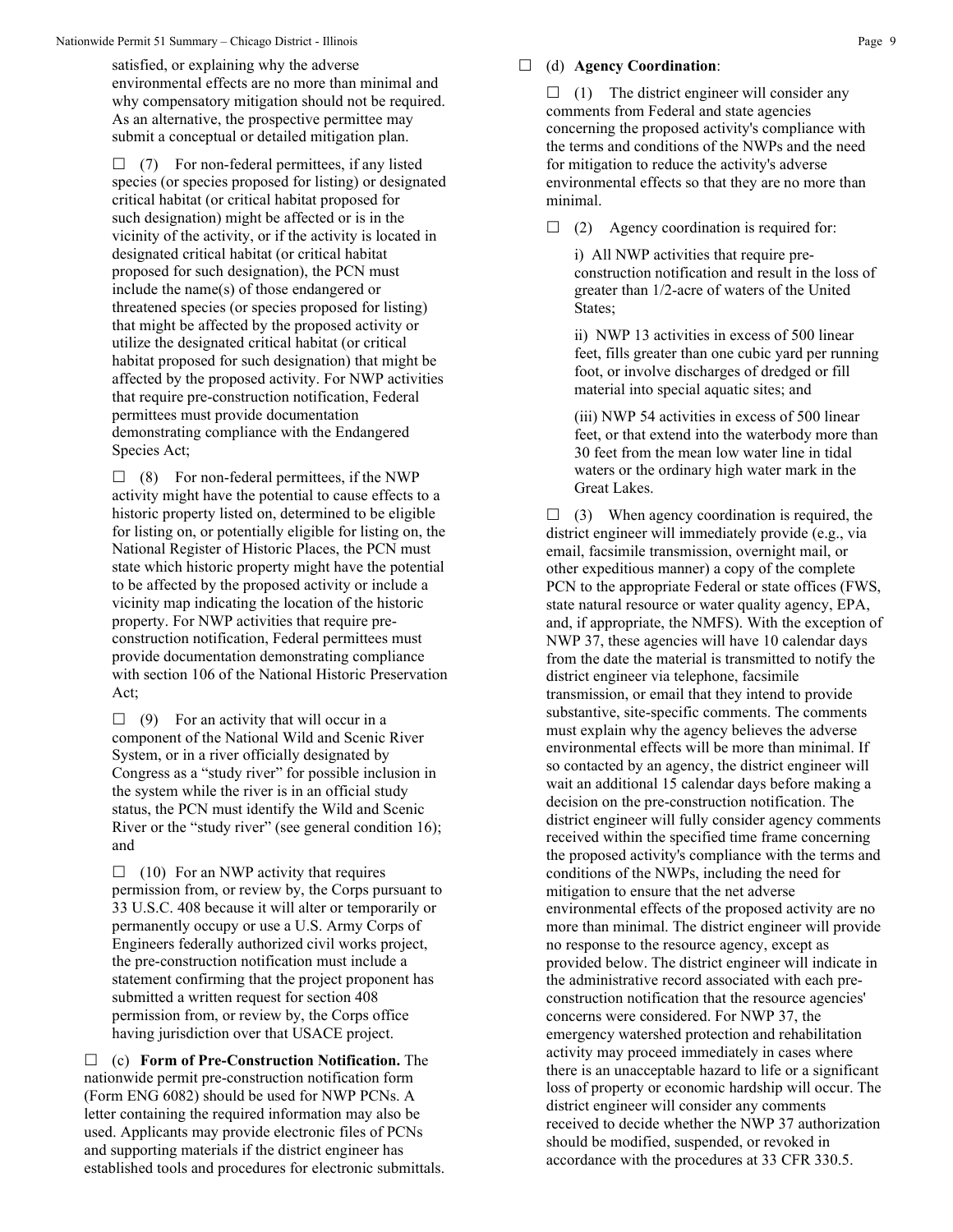$\Box$  (4) In cases of where the prospective permittee is not a Federal agency, the district engineer will provide a response to NMFS within 30 calendar days of receipt of any Essential Fish Habitat conservation recommendations, as required by section 305(b)(4)(B) of the Magnuson-Stevens Fishery Conservation and Management Act.

 $\Box$  (5) Applicants are encouraged to provide the Corps with either electronic files or multiple copies of pre-construction notifications to expedite agency coordination.

## **C. District Engineer's Decision**

 $\Box$  1. In reviewing the PCN for the proposed activity, the district engineer will determine whether the activity authorized by the NWP will result in more than minimal individual or cumulative adverse environmental effects or may be contrary to the public interest. If a project proponent requests authorization by a specific NWP, the district engineer should issue the NWP verification for that activity if it meets the terms and conditions of that NWP, unless he or she determines, after considering mitigation, that the proposed activity will result in more than minimal individual and cumulative adverse effects on the aquatic environment and other aspects of the public interest and exercises discretionary authority to require an individual permit for the proposed activity. For a linear project, this determination will include an evaluation of the single and complete crossings of waters of the United States that require PCNs to determine whether they individually satisfy the terms and conditions of the NWP(s), as well as the cumulative effects caused by all of the crossings of waters of the United States authorized by NWP. If an applicant requests a waiver of an applicable limit, as provided for in NWPs 13, 36, or 54, the district engineer will only grant the waiver upon a written determination that the NWP activity will result in only minimal individual and cumulative adverse environmental effects.

 $\Box$  2. When making minimal adverse environmental effects determinations the district engineer will consider the direct and indirect effects caused by the NWP activity. He or she will also consider the cumulative adverse environmental effects caused by activities authorized by NWP and whether those cumulative adverse environmental effects are no more than minimal. The district engineer will also consider site specific factors, such as the environmental setting in the vicinity of the NWP activity, the type of resource that will be affected by the NWP activity, the functions provided by the aquatic resources that will be affected by the NWP activity, the degree or magnitude to which the aquatic resources perform those functions, the extent that aquatic resource functions will be lost as a result of the NWP activity (e.g., partial or complete loss), the duration of the adverse effects (temporary or permanent), the importance of the aquatic resource functions to the region (e.g., watershed or ecoregion), and mitigation required by the district engineer. If an appropriate functional or condition assessment method is available and practicable to use, that assessment method may be used by the district engineer to assist in the minimal adverse environmental effects determination. The district engineer may add case-specific special conditions to the NWP authorization to address site-specific environmental concerns.

 $\Box$  3. If the proposed activity requires a PCN and will result in a loss of greater than 1/10-acre of wetlands or 3/100-acre of stream bed, the prospective permittee should submit a mitigation proposal with the PCN. Applicants may also propose compensatory mitigation for NWP activities with smaller impacts, or for impacts to other types of waters. The district engineer will consider any proposed compensatory mitigation or other mitigation measures the applicant has included in the proposal in determining whether the net adverse environmental effects of the proposed activity are no more than minimal. The compensatory mitigation proposal may be either conceptual or detailed. If the district engineer determines that the activity complies with the terms and conditions of the NWP and that the adverse environmental effects are no more than minimal, after considering mitigation, the district engineer will notify the permittee and include any activity-specific conditions in the NWP verification the district engineer deems necessary. Conditions for compensatory mitigation requirements must comply with the appropriate provisions at [33 CFR 332.3\(](https://www.federalregister.gov/select-citation/2021/01/13/33-CFR-332.3)k). The district engineer must approve the final mitigation plan before the permittee commences work in waters of the United States, unless the district engineer determines that prior approval of the final mitigation plan is not practicable or not necessary to ensure timely completion of the required compensatory mitigation. If the prospective permittee elects to submit a compensatory mitigation plan with the PCN, the district engineer will expeditiously review the proposed compensatory mitigation plan. The district engineer must review the proposed compensatory mitigation plan within 45 calendar days of receiving a complete PCN and determine whether the proposed mitigation would ensure that the NWP activity results in no more than minimal adverse environmental effects. If the net adverse environmental effects of the NWP activity (after consideration of the mitigation proposal) are determined by the district engineer to be no more than minimal, the district engineer will provide a timely written response to the applicant. The response will state that the NWP activity can proceed under the terms and conditions of the NWP, including any activity-specific conditions added to the NWP authorization by the district engineer.

 $\Box$  4. If the district engineer determines that the adverse environmental effects of the proposed activity are more than minimal, then the district engineer will notify the applicant either: (a) That the activity does not qualify for authorization under the NWP and instruct the applicant on the procedures to seek authorization under an individual permit; (b) that the activity is authorized under the NWP subject to the applicant's submission of a mitigation plan that would reduce the adverse environmental effects so that they are no more than minimal; or (c) that the activity is authorized under the NWP with specific modifications or conditions. Where the district engineer determines that mitigation is required to ensure no more than minimal adverse environmental effects, the activity will be authorized within the 45-day PCN period (unless additional time is required to comply with general conditions 18, 20, and/or 31), with activity-specific conditions that state the mitigation requirements. The authorization will include the necessary conceptual or detailed mitigation plan or a requirement that the applicant submit a mitigation plan that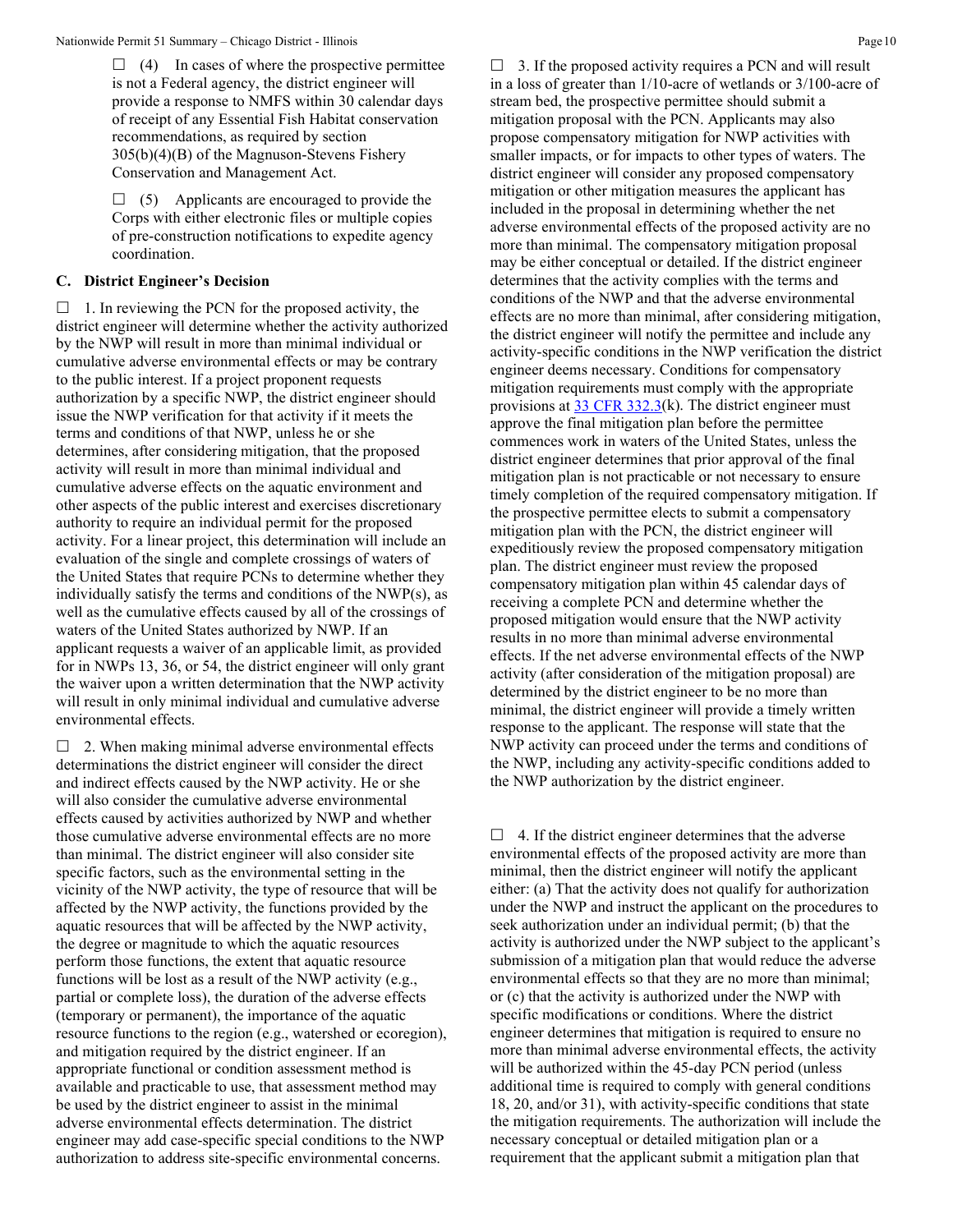would reduce the adverse environmental effects so that they are no more than minimal. When compensatory mitigation is required, no work in waters of the United States may occur until the district engineer has approved a specific mitigation plan or has determined that prior approval of a final mitigation plan is not practicable or not necessary to ensure timely completion of the required compensatory mitigation.

### D. **Further Information**

1. District engineers have authority to determine if an activity complies with the terms and conditions of an NWP.

2. NWPs do not obviate the need to obtain other federal, state, or local permits, approvals, or authorizations required by law.

3. NWPs do not grant any property rights or exclusive privileges.

4. NWPs do not authorize any injury to the property or rights of others.

5. NWPs do not authorize interference with any existing or proposed Federal project (see general condition 31).

## E. **Definitions**

**Best management practices (BMPs)**: Policies, practices, procedures, or structures implemented to mitigate the adverse environmental effects on surface water quality resulting from development. BMPs are categorized as structural or nonstructural.

**Compensatory mitigation**: The restoration (re-establishment or rehabilitation), establishment (creation), enhancement, and/or in certain circumstances preservation of aquatic resources for the purposes of offsetting unavoidable adverse impacts which remain after all appropriate and practicable avoidance and minimization has been achieved.

**Currently serviceable**: Useable as is or with some maintenance, but not so degraded as to essentially require reconstruction.

**Direct effects**: Effects that are caused by the activity and occur at the same time and place.

**Discharge**: The term "discharge" means any discharge of dredged or fill material into waters of the United States.

**Ecological reference:** A model used to plan and design an aquatic habitat and riparian area restoration, enhancement, or establishment activity under NWP 27. An ecological reference may be based on the structure, functions, and dynamics of an aquatic habitat type or a riparian area type that currently exists in the region where the proposed NWP 27 activity is located. Alternatively, an ecological reference may be based on a conceptual model for the aquatic habitat type or riparian area type to be restored, enhanced, or established as a result of the proposed NWP 27 activity. An ecological reference takes into account the range of variation of the aquatic habitat type or riparian area type in the region.

**Enhancement**: The manipulation of the physical, chemical, or biological characteristics of an aquatic resource to heighten, intensify, or improve a specific aquatic resource function(s). Enhancement results in the gain of selected aquatic resource function(s), but may also lead to a decline in other aquatic

**Establishment (creation):** The manipulation of the physical, chemical, or biological characteristics present to develop an aquatic resource that did not previously exist at an upland site. Establishment results in a gain in aquatic resource area.

**High Tide Line**: The line of intersection of the land with the water's surface at the maximum height reached by a rising tide. The high tide line may be determined, in the absence of actual data, by a line of oil or scum along shore objects, a more or less continuous deposit of fine shell or debris on the foreshore or berm, other physical markings or characteristics, vegetation lines, tidal gages, or other suitable means that delineate the general height reached by a rising tide. The line encompasses spring high tides and other high tides that occur with periodic frequency but does not include storm surges in which there is a departure from the normal or predicted reach of the tide due to the piling up of water against a coast by strong winds such as those accompanying a hurricane or other intense storm.

**Historic Property**: Any prehistoric or historic district, site (including archaeological site), building, structure, or other object included in, or eligible for inclusion in, the National Register of Historic Places maintained by the Secretary of the Interior. This term includes artifacts, records, and remains that are related to and located within such properties. The term includes properties of traditional religious and cultural importance to an Indian tribe or Native Hawaiian organization and that meet the National Register criteria (36 CFR part 60).

**Independent utility**: A test to determine what constitutes a single and complete non-linear project in the Corps Regulatory Program. A project is considered to have independent utility if it would be constructed absent the construction of other projects in the project area. Portions of a multi-phase project that depend upon other phases of the project do not have independent utility. Phases of a project that would be constructed even if the other phases were not built can be considered as separate single and complete projects with independent utility.

**Indirect effects**: Effects that are caused by the activity and are later in time or farther removed in distance, but are still reasonably foreseeable.

**Loss of waters of the United States**: Waters of the United States that are permanently adversely affected by filling, flooding, excavation, or drainage because of the regulated activity. The loss of stream bed includes the acres of stream bed that are permanently adversely affected by filling or excavation because of the regulated activity. Permanent adverse effects include permanent discharges of dredged or fill material that change an aquatic area to dry land, increase the bottom elevation of a waterbody, or change the use of a waterbody. The acreage of loss of waters of the United States is a threshold measurement of the impact to jurisdictional waters for determining whether a project may qualify for an NWP; it is not a net threshold that is calculated after considering compensatory mitigation that may be used to offset losses of aquatic functions and services. Waters of the United States temporarily filled, flooded, excavated, or drained, but restored to pre-construction contours and elevations after construction, are not included in the measurement of loss of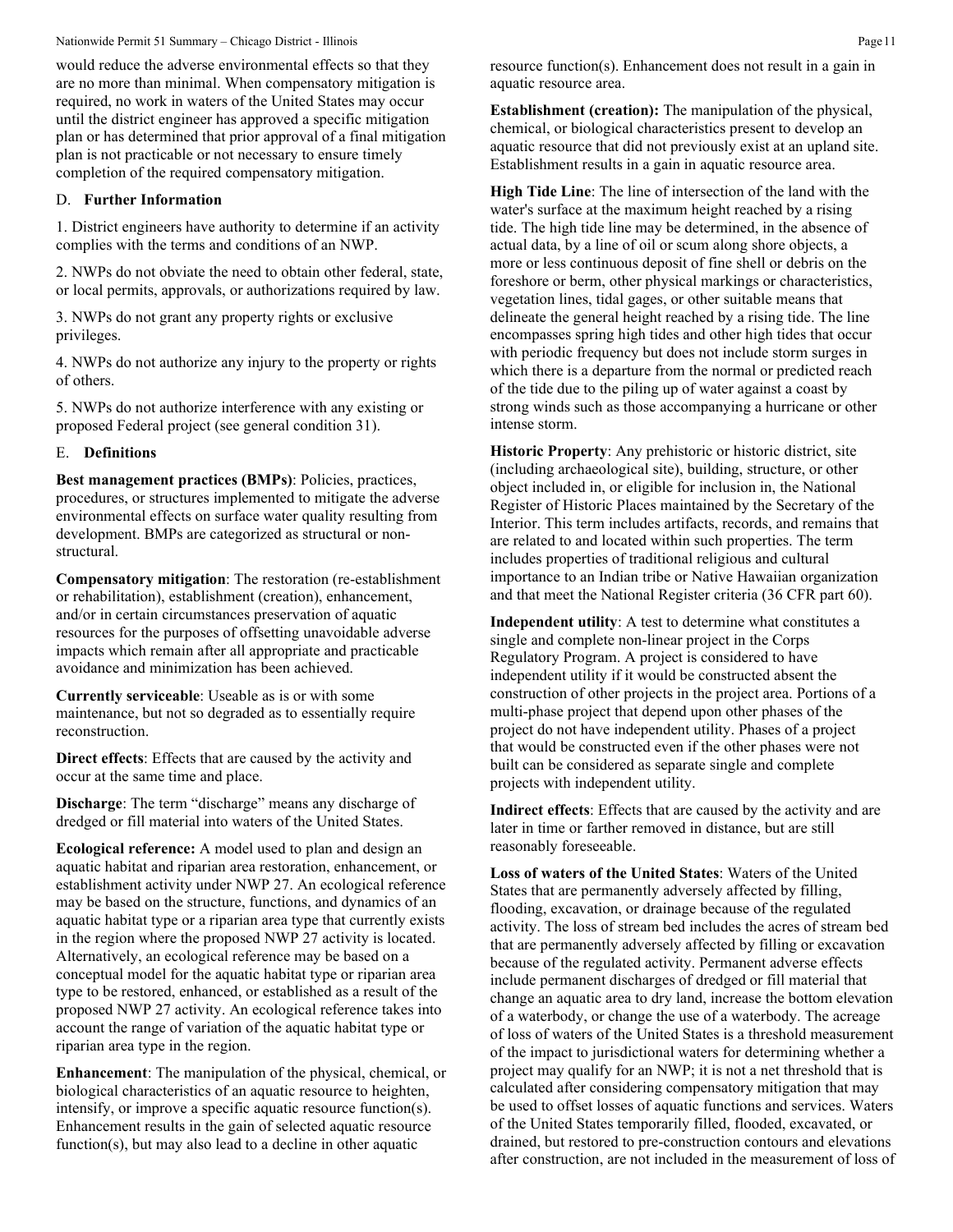waters of the United States. Impacts resulting from activities that do not require Department of the Army authorization, such as activities eligible for exemptions under section 404(f) of the Clean Water Act, are not considered when calculating the loss of waters of the United States.

**Navigable waters:** Waters subject to section 10 of the Rivers and Harbors Act of 1899. These waters are defined at 33 CFR part 329.

**Non-tidal wetland**: A non-tidal wetland is a wetland that is not subject to the ebb and flow of tidal waters. Non-tidal wetlands contiguous to tidal Start Printed Page 57394waters are located landward of the high tide line (i.e., spring high tide line).

**Open water**: For purposes of the NWPs, an open water is any area that in a year with normal patterns of precipitation has water flowing or standing above ground to the extent that an ordinary high water mark can be determined. Aquatic vegetation within the area of flowing or standing water is either non-emergent, sparse, or absent. Vegetated shallows are considered to be open waters. Examples of "open waters" include rivers, streams, lakes, and ponds.

**Ordinary High Water Mark**: The term ordinary high water mark means that line on the shore established by the fluctuations of water and indicated by physical characteristics such as a clear, natural line impressed on the bank, shelving, changes in the character of soil, destruction of terrestrial vegetation, the presence of litter and debris, or other appropriate means that consider the characteristics of the surrounding areas.

**Perennial stream**: A perennial stream has surface water flowing continuously year-round during a typical year.

**Practicable**: Available and capable of being done after taking into consideration cost, existing technology, and logistics in light of overall project purposes.

**Pre-construction notification:** A request submitted by the project proponent to the Corps for confirmation that a particular activity is authorized by nationwide permit. The request may be a permit application, letter, or similar document that includes information about the proposed work and its anticipated environmental effects. Pre-construction notification may be required by the terms and conditions of a nationwide permit, or by regional conditions. A preconstruction notification may be voluntarily submitted in cases where pre-construction notification is not required and the project proponent wants confirmation that the activity is authorized by nationwide permit.

**Preservation**: The removal of a threat to, or preventing the decline of, aquatic resources by an action in or near those aquatic resources. This term includes activities commonly associated with the protection and maintenance of aquatic resources through the implementation of appropriate legal and physical mechanisms. Preservation does not result in a gain of aquatic resource area or functions.

**Re-establishment**: The manipulation of the physical, chemical, or biological characteristics of a site with the goal of returning natural/historic functions to a former aquatic resource. Re-establishment results in rebuilding a former aquatic resource and results in a gain in aquatic resource area and functions.

**Rehabilitation**: The manipulation of the physical, chemical, or biological characteristics of a site with the goal of repairing natural/historic functions to a degraded aquatic resource. Rehabilitation results in a gain in aquatic resource function, but does not result in a gain in aquatic resource area.

**Restoration**: The manipulation of the physical, chemical, or biological characteristics of a site with the goal of returning natural/historic functions to a former or degraded aquatic resource. For the purpose of tracking net gains in aquatic resource area, restoration is divided into two categories: Reestablishment and rehabilitation.

**Riffle and pool complex**: Riffle and pool complexes are special aquatic sites under the 404(b)(1) Guidelines. Riffle and pool complexes sometimes characterize steep gradient sections of streams. Such stream sections are recognizable by their hydraulic characteristics. The rapid movement of water over a course substrate in riffles results in a rough flow, a turbulent surface, and high dissolved oxygen levels in the water. Pools are deeper areas associated with riffles. A slower stream velocity, a streaming flow, a smooth surface, and a finer substrate characterize pools.

**Riparian areas**: Riparian areas are lands next to streams, lakes, and estuarine-marine shorelines. Riparian areas are transitional between terrestrial and aquatic ecosystems, through which surface and subsurface hydrology connects riverine, lacustrine, estuarine, and marine waters with their adjacent wetlands, non-wetland waters, or uplands. Riparian areas provide a variety of ecological functions and services and help improve or maintain local water quality. (See general condition 23.)

**Shellfish seeding**: The placement of shellfish seed and/or suitable substrate to increase shellfish production. Shellfish seed consists of immature individual shellfish or individual shellfish attached to shells or shell fragments (i.e., spat on shell). Suitable substrate may consist of shellfish shells, shell fragments, or other appropriate materials placed into waters for shellfish habitat.

**Single and complete linear project:** A linear project is a project constructed for the purpose of getting people, goods, or services from a point of origin to a terminal point, which often involves multiple crossings of one or more waterbodies at separate and distant locations. The term "single and complete project" is defined as that portion of the total linear project proposed or accomplished by one owner/developer or partnership or other association of owners/developers that includes all crossings of a single water of the United States (i.e., a single waterbody) at a specific location. For linear projects crossing a single or multiple waterbodies several times at separate and distant locations, each crossing is considered a single and complete project for purposes of NWP authorization. However, individual channels in a braided stream or river, or individual arms of a large, irregularly